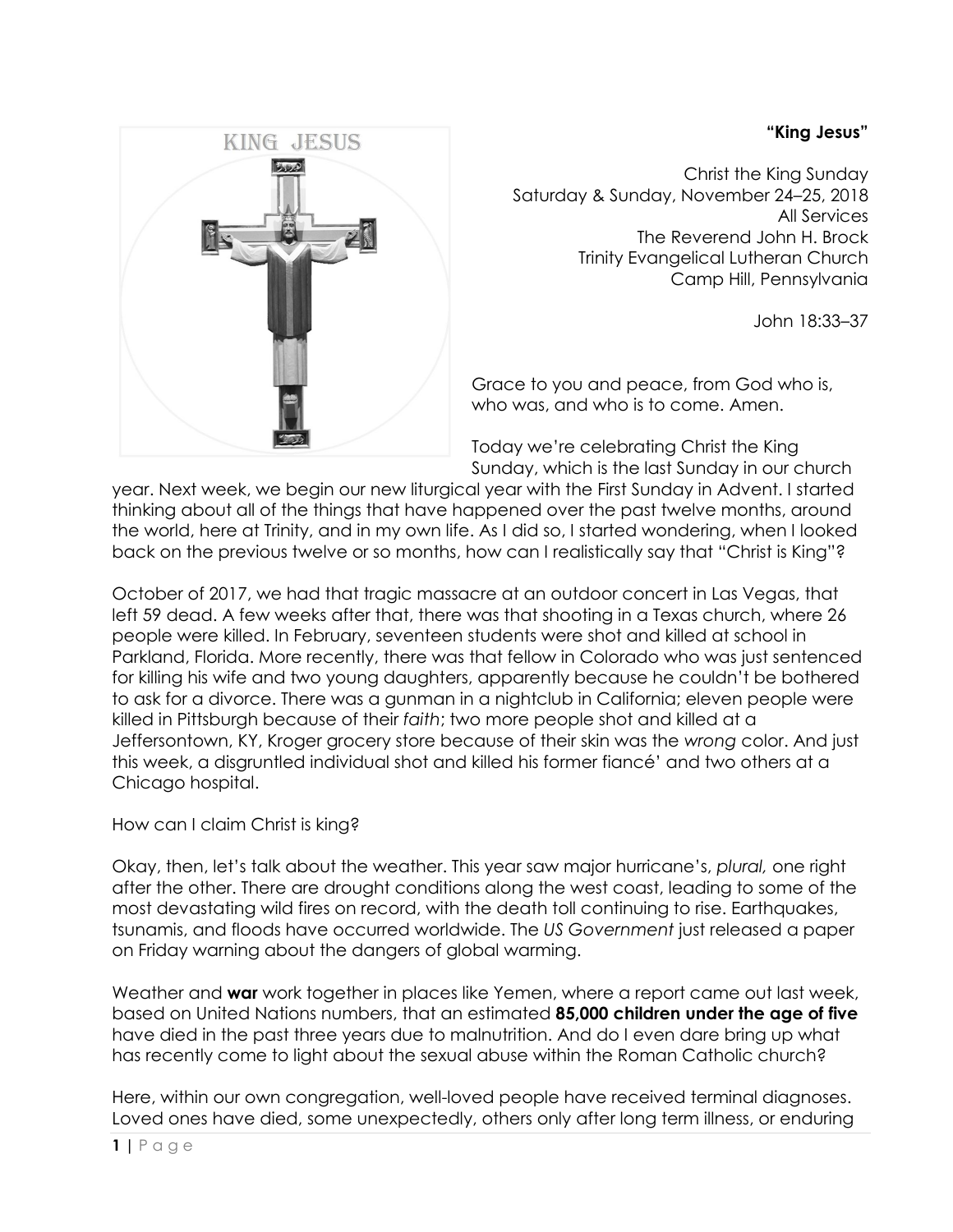a disease that takes away the very *essence* of who they were, leaving some empty shell of a human, who barely resembles the original person. With all *these* things, and all *the other things* I haven't talked about or didn't hear about or can't even remember, because there are just so many that they run together, how can I stand up here and boldly and joyfully ring out **"Christ is King!"**?

I really don't know. Maybe it's because I could be dead a couple of times over due to my own health issues, or maybe I'm just *way too* cynical, but I really **don't believe** that I can, in good conscience, joyfully shout that right now.

So, instead, let me tell you what I **\*do\*** believe.

I believe we live in a fractured world. We live in a world that is *imperfect*, and *sin-filled*. I believe we live in a world where infants die, and smart, intelligent people get Alzheimer's. I believe we live in a world where we humans can mess with the environment to the point that where we might not be able to repair it. I believe we live in a world where people will kill one another over astoundingly stupid things, like the color of someone's skin, or access to drugs or money. Or, since we just all endured Black Friday, where people have been trampled to death in order for someone else to get a bargain on some **thing.**

I *also* believe that we live in a world where God **walks with us.** I believe that, in everything that happens to us, God is right there with us. Whether we feel God's presence or not, God is there. God is there in all the *good, happy, and joy-filled* stuff. And God is equally there when it hits the fan, in all the *illness,* in all the *awfulness* that happens each and every day. God does not **\*cause\*** the bad stuff. I believe, rather, that God *allows* the bad stuff to happen, *knowing* that each of us will have to make choices on how we deal with life when those lousy things trip us up. There **is** a difference between *causing* and *allowing*.

I don't say any of this lightly. I say this in part, because any God that would cause the death of my two-day old child, I don't want to have anything to do with that Gd. However, a God that *knows* we're going to have a difficult gestation, and that our child will be born premature, too soon, and not be able to survive for long outside his mother, and *knowing*  that the death of our child will cause all kinds of *other* people to question their *own* faith, all the while strengthening my own faith, and that God is *still* willing to **not** interfere, **and** *is*  **willing** to be with us, to love us and walk with us in our sorrow and in our grief, *that* is a God that I can love.

Today we are celebrating Christ the King Sunday. I think it's fairly safe to say that most of us here *can't* relate to that moniker "Christ the King," mainly because we're Americans, and we don't "do" monarchies. They're kind of difficult to comprehend. So, for the sake of our being able to understand it better, I'm going to call it the *"Reign of Christ"* Sunday.

Thing is, most of us, myself included, even though we're Christians, even though we believe in Christ, we really *don't* let Christ *reign* in our hearts. We *don't* allow Christ to rule our lives. Because, I don't know about you, but I am fairly *certain* I can lead my life by myself, thank you very much, I really *don't* need your help, Christ.

*Oh, yeah, it's nice of you, Jesus, to drop by every now and then, and to answer my prayers, when I'm praying for something I want, or especially when someone I love is ill, but ya know, for the most part, if you & me just want to get together on Sundays*